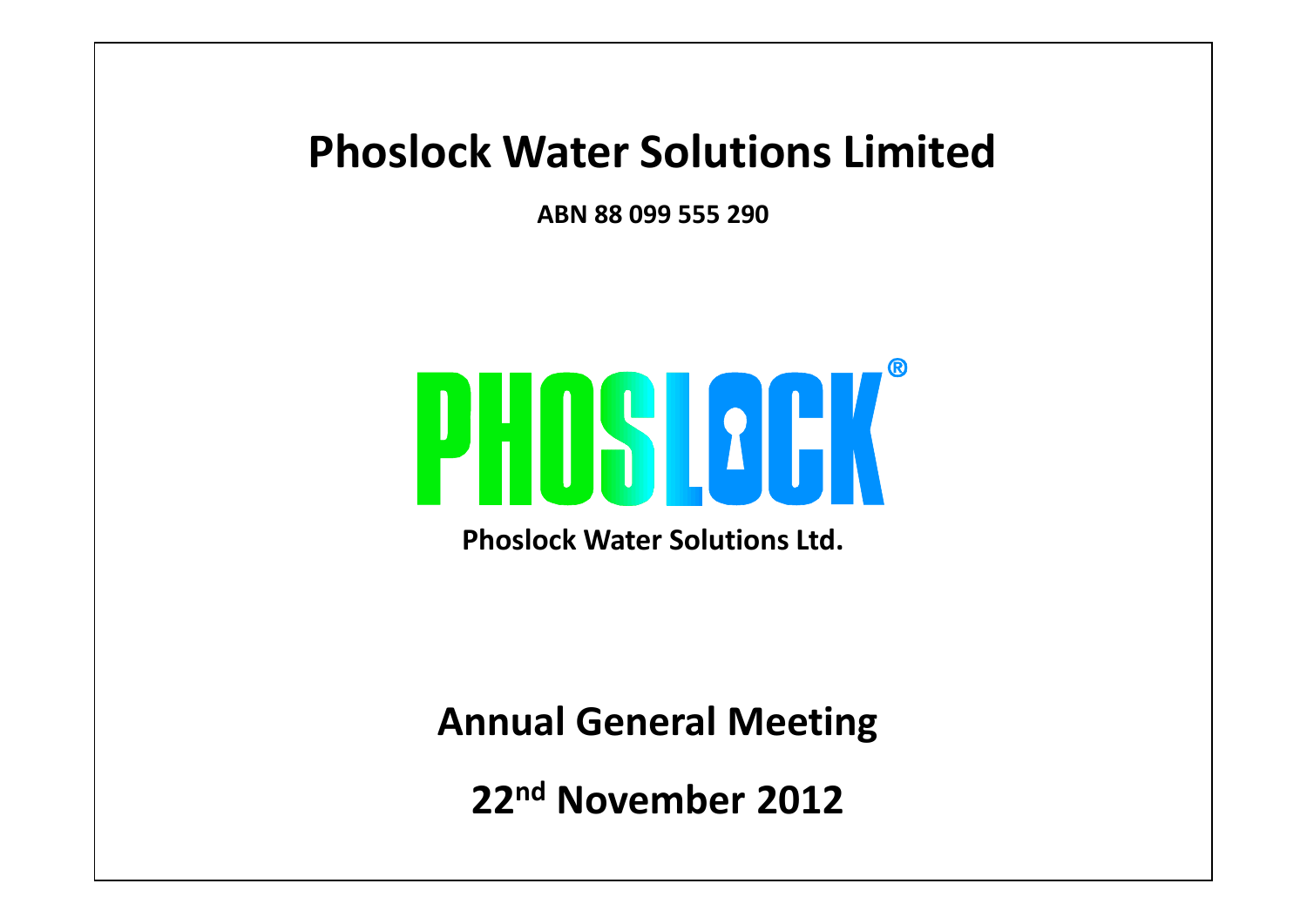

# **Chairman's Comments**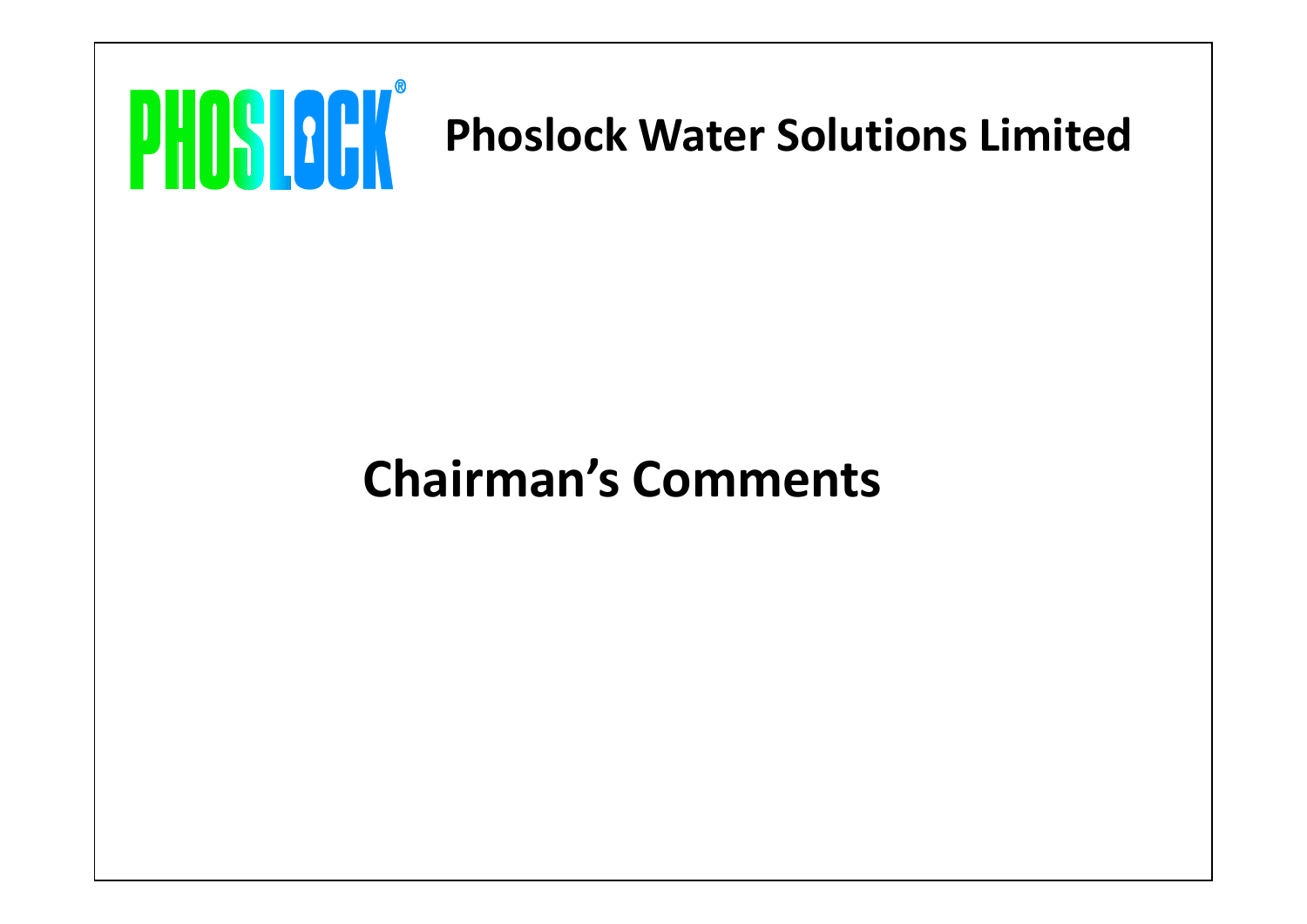# **PHOSLOCK**

**Resolution 1**

**Adoption of Remuneration Report**

| For            | 11,350,909 |  |
|----------------|------------|--|
| <b>Against</b> | 61,000     |  |
| <b>Abstain</b> |            |  |

**KMP's\* unable to vote on this Resolution 46,650,849**

**\*KMP = Key Management Personal**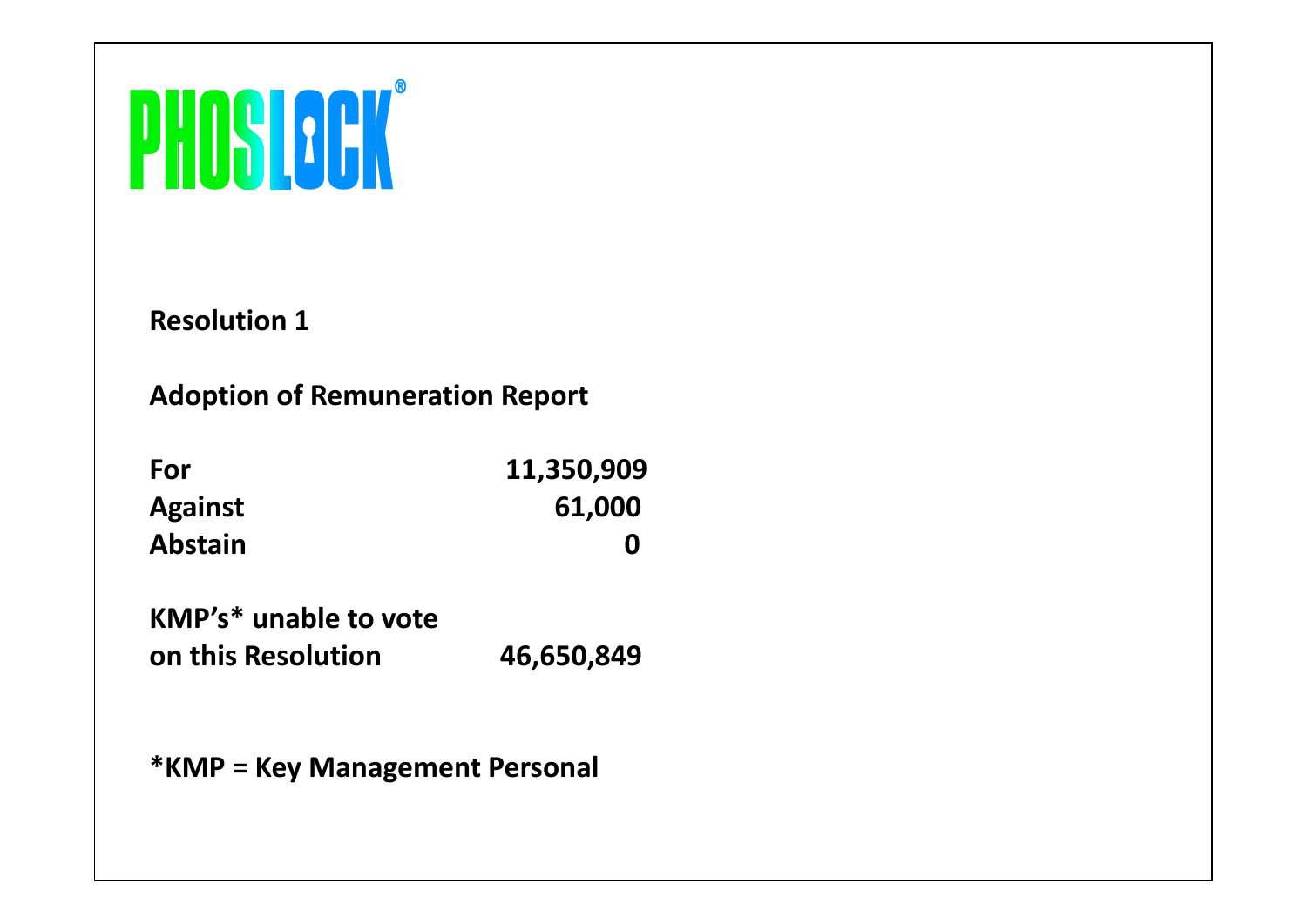# PHOSICON®

**Resolution 2**

#### **Election of Laurence Freedman AM as a Director**

| For            | 58,051,758 |
|----------------|------------|
| <b>Against</b> | 11,000     |
| <b>Abstain</b> | O          |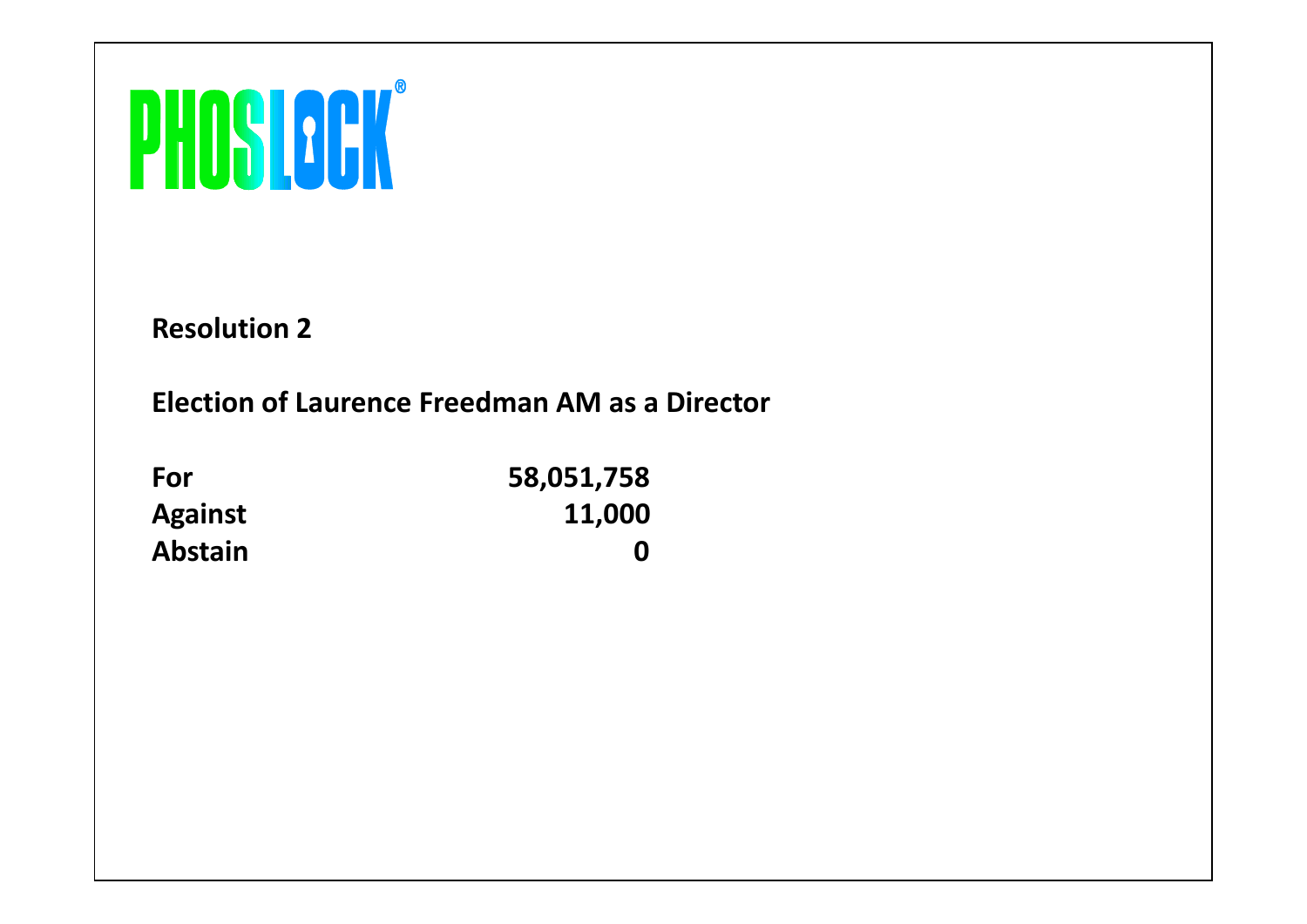

## **Phoslock Water Solutions Limited**

**Phoslock Water Solutions Ltd.**

# **Managing Director's Presentation**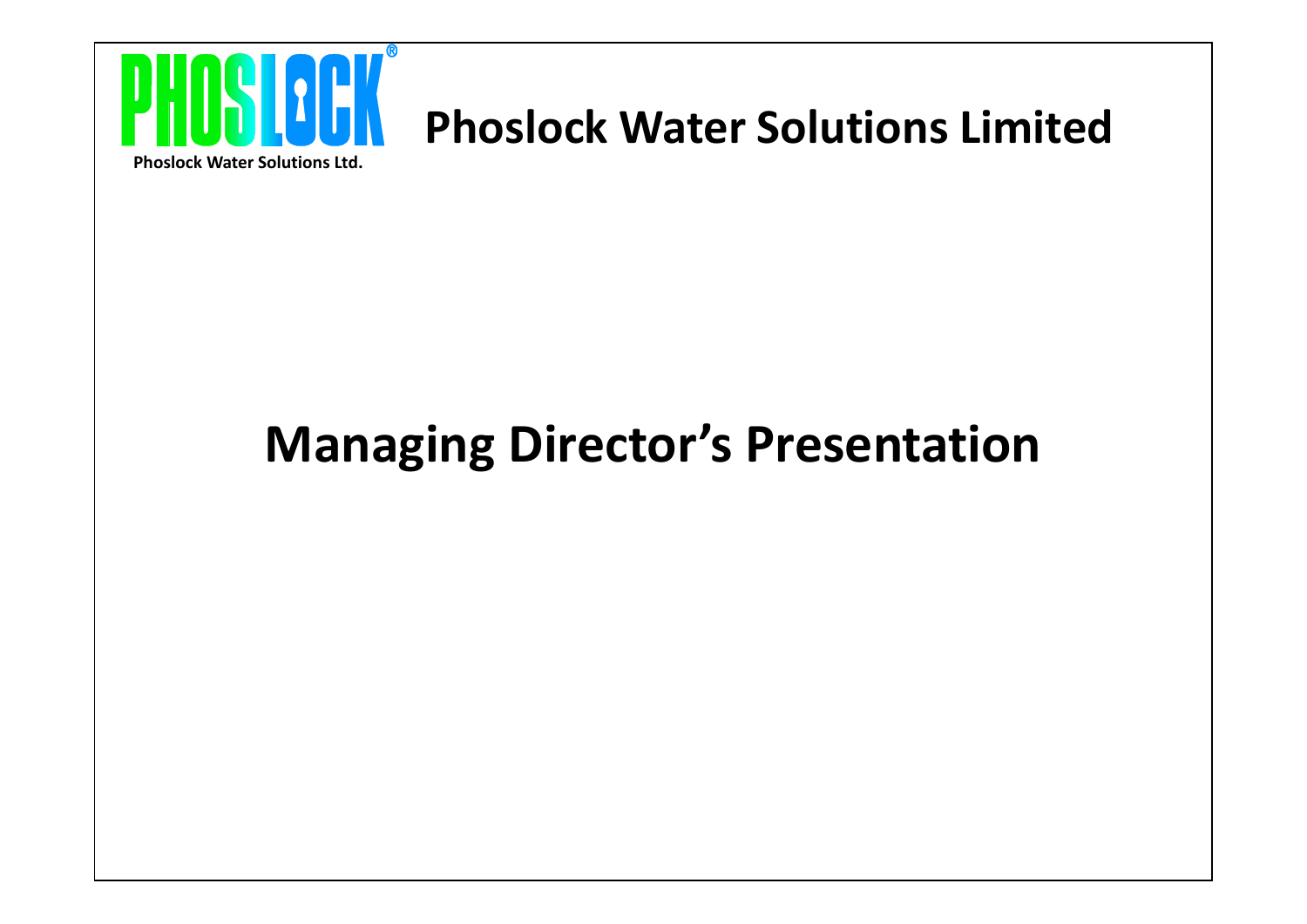# **Phoslock Investment Highlights**

**"Phoslock" the Product**

- **Full patent and trademark protection in major countries**
- **Developed by the CSIRO**
- **North American Drinking Water certified – NSF/ANSI 60**
- **Commercially available – 7 years; proven performance; case studies; major licences**

#### **Key Markets**

- **Strong sales team in Europe & UK – 39 lake applications now completed**
- **SePRO nationwide coverage of United States**
- **Asia – one off large project potential**

#### **Manufacturing**

**Chinese factory certified by WQA audit for Drinking Water approval**

#### **Financial**

- **Listed on ASX with market capitalisation of A\$10M**
- **A\$2.0M – cash, stock, debtors**
- **Top 20 shareholders hold 57% of stock; 1,250 shareholders**

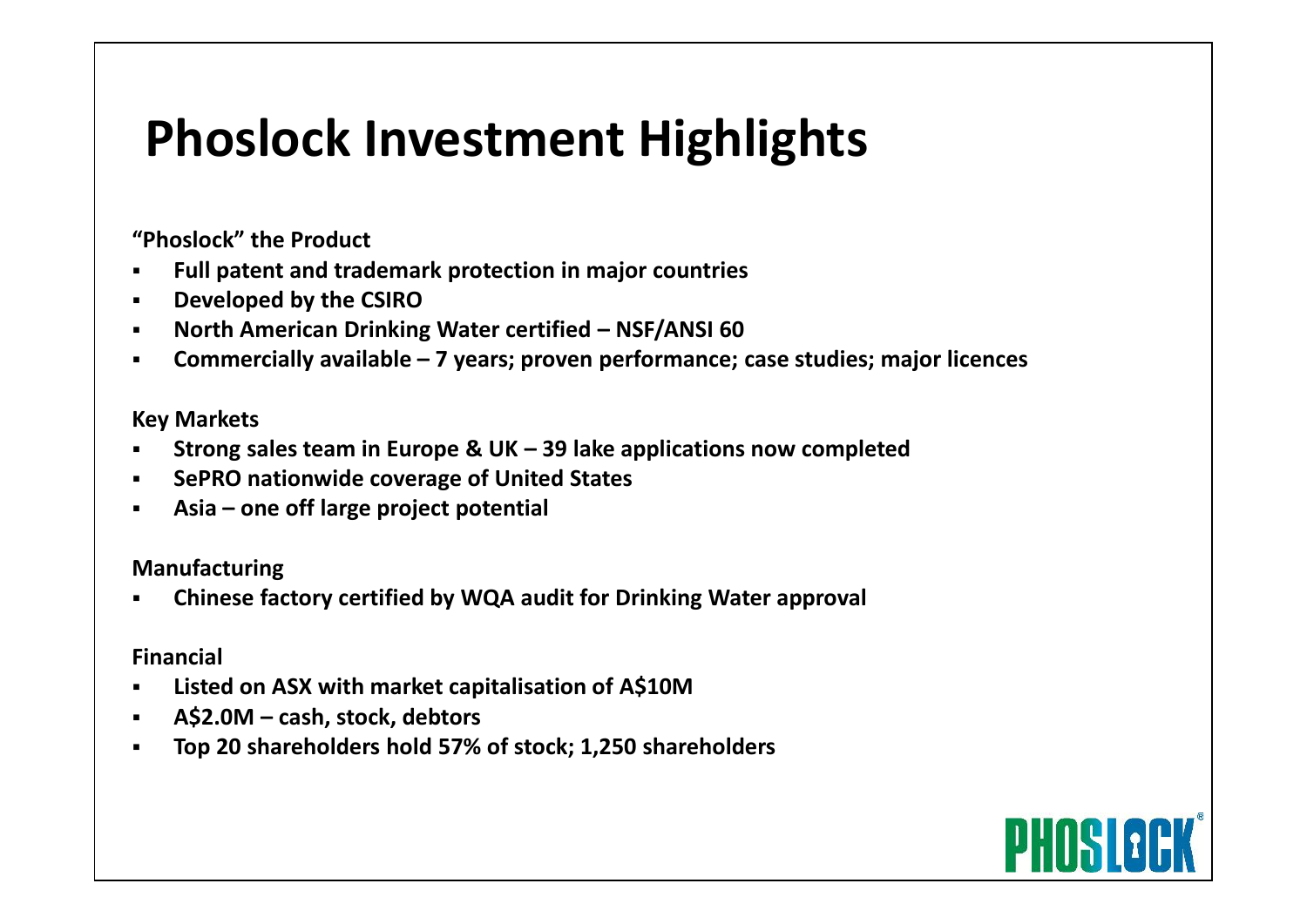# **PWS Contact Lanthanum Price**

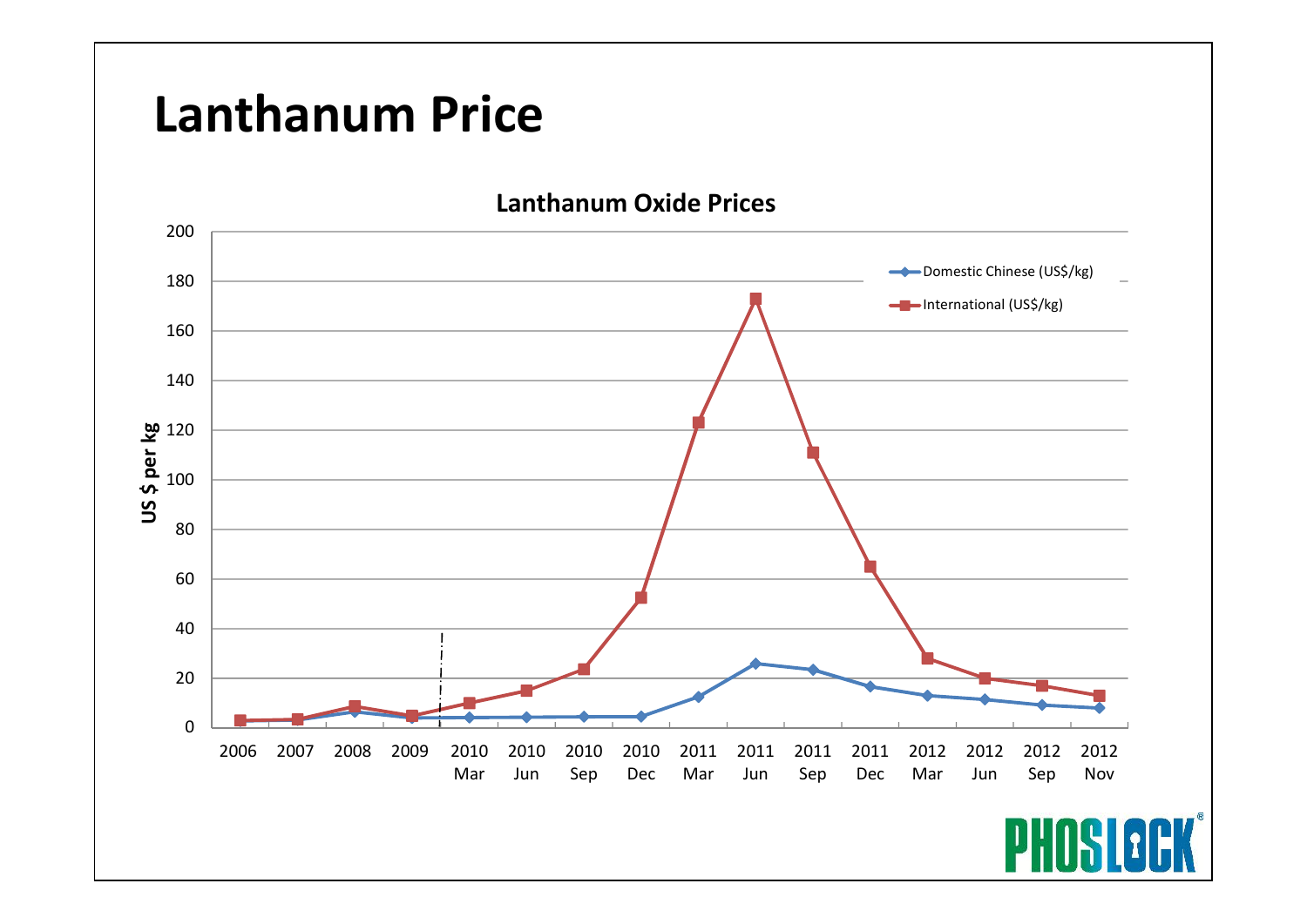Before & After Application Photos

### **Narrows Lakes, Australia**





 $\frac{1}{2}$   $\frac{d}{dx}$   $\frac{d}{dx}$   $\frac{d}{dx}$   $\frac{d}{dx}$ 

## **Before After**



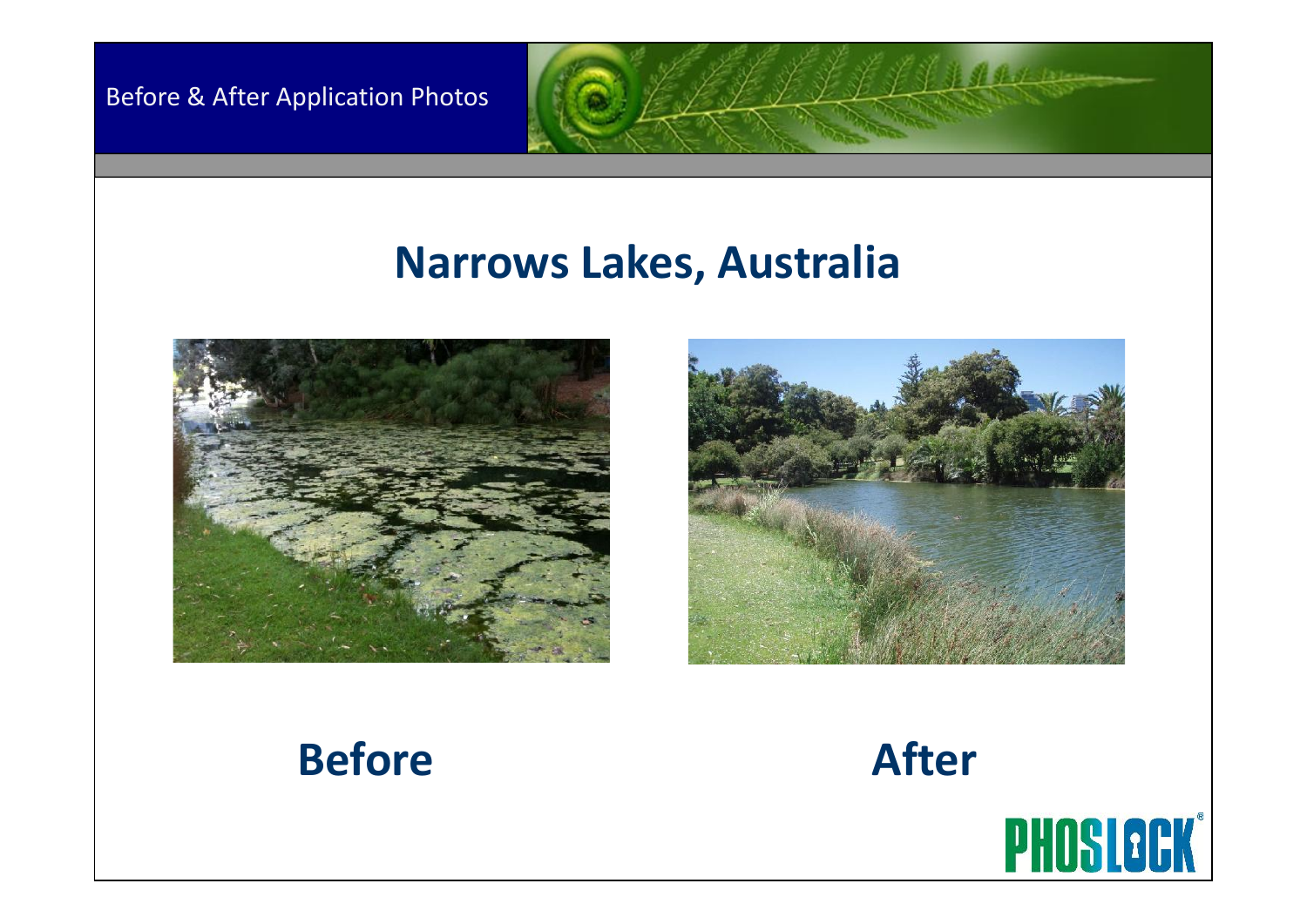**Before & After Application Photos** 

## **Lake Lorene, USA**



**May 2012 – just before Phoslock application 4 months after Phoslock application**

Google ea

 $s$   $s$   $s$   $s$   $s$ 

### **Before After**

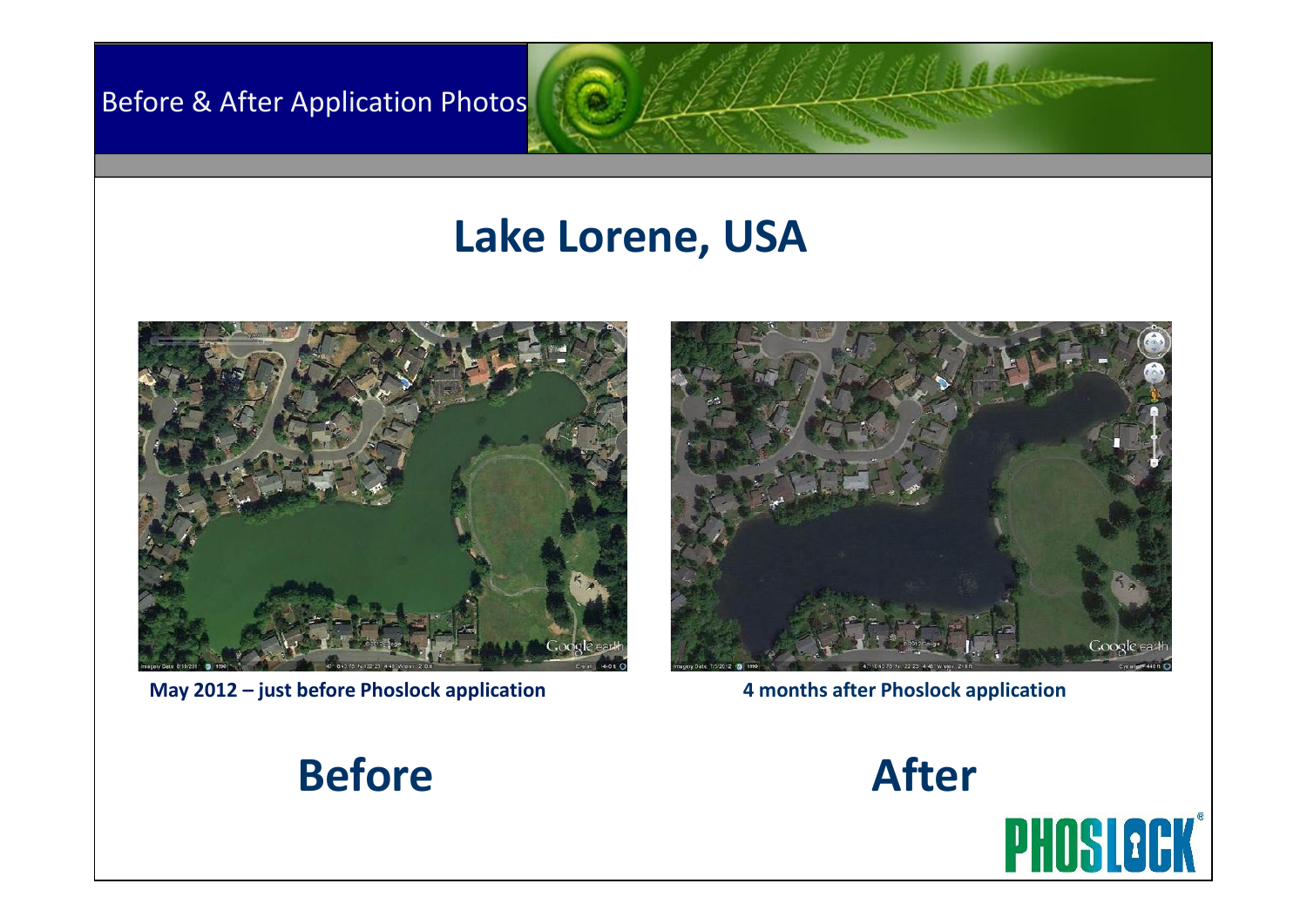#### Before & After Application Photos

## **Whitehall Pond, USA**









 $\frac{1}{2} \int_{0}^{1} \int_{0}^{1} \int_{0}^{1} \int_{0}^{1} \int_{0}^{1} \int_{0}^{1} \int_{0}^{1} \int_{0}^{1} \int_{0}^{1} \int_{0}^{1} \int_{0}^{1} \int_{0}^{1} \int_{0}^{1} \int_{0}^{1} \int_{0}^{1} \int_{0}^{1} \int_{0}^{1} \int_{0}^{1} \int_{0}^{1} \int_{0}^{1} \int_{0}^{1} \int_{0}^{1} \int_{0}^{1} \int_{0}^{1} \int_{0}^{1} \int_{0}^{1} \int_{0}$ 

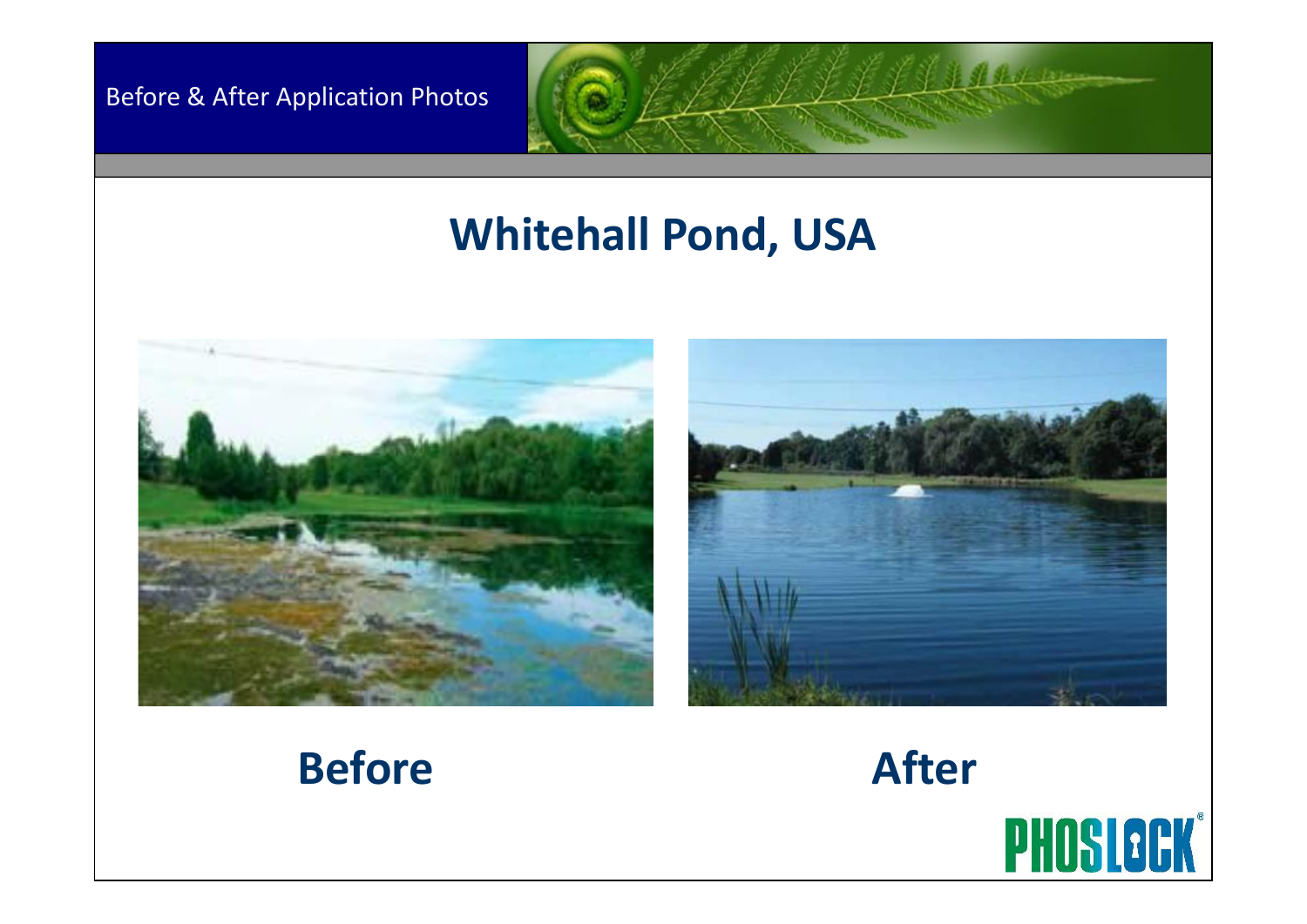# **North American Drinking Water Approval**

- **Phoslock received certification for use in Drinking Water**
- **Certification is NSF/ANSI 60 – international recognised**
- **US EPA, Health Canada, all US state's and all Canadian provinces rely on and accept ANSI certification**



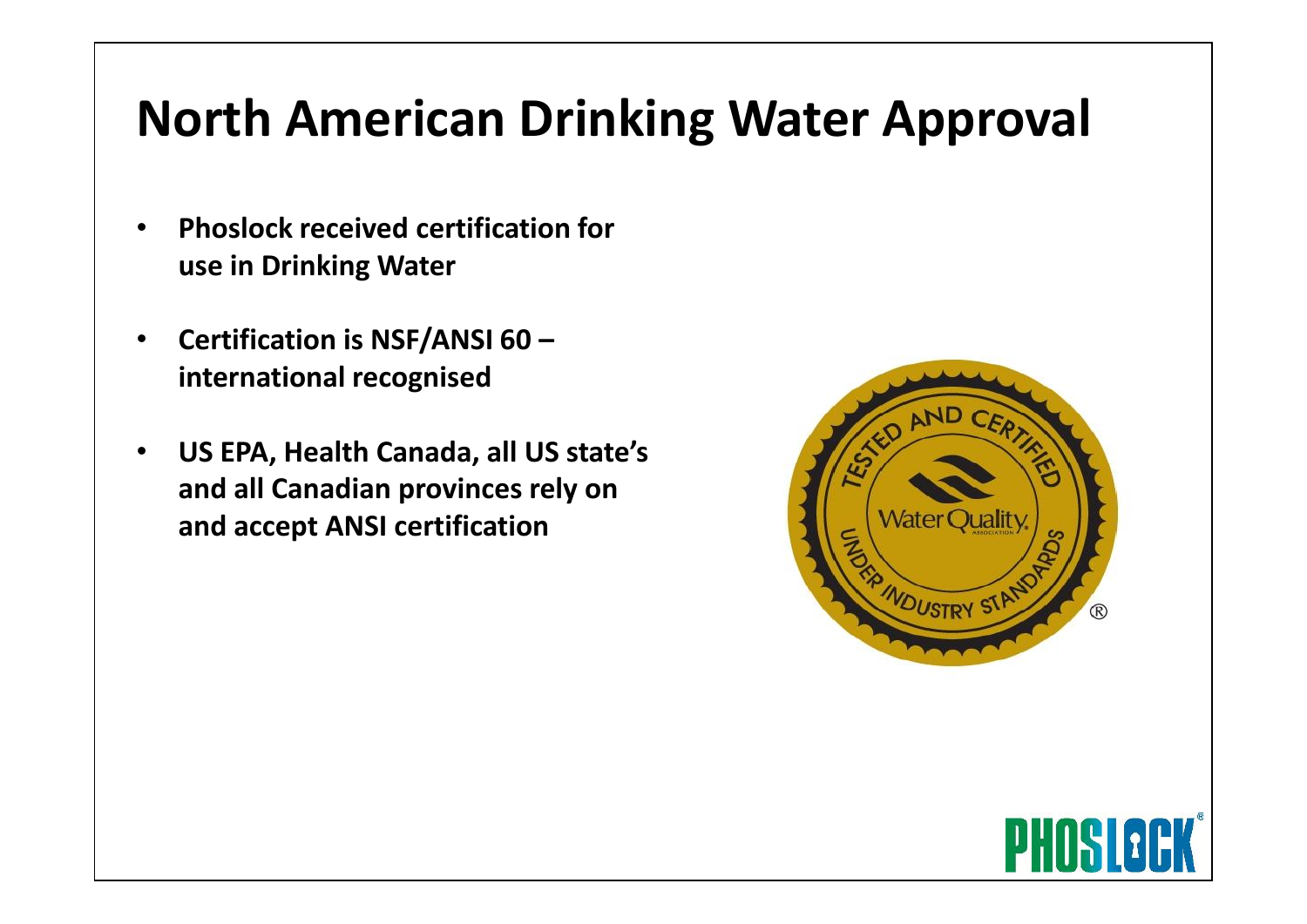# **Europe and UK**

- **Joint venture (60%/40%) with IDN performing very well.**
	- **39 lakes treated since 2007**
	- **5 new lakes treated year to date in Germany, Holland, UK**
	- **A number of 2nd and 3rd applications**
- **Significant pipeline of major (>1,000 tons) and large (100-1,000 tons)**
- **Building blocks for sustained success**
	- **Completed applications, excellent results, technical reports, customer endorsement, government and water authority support**





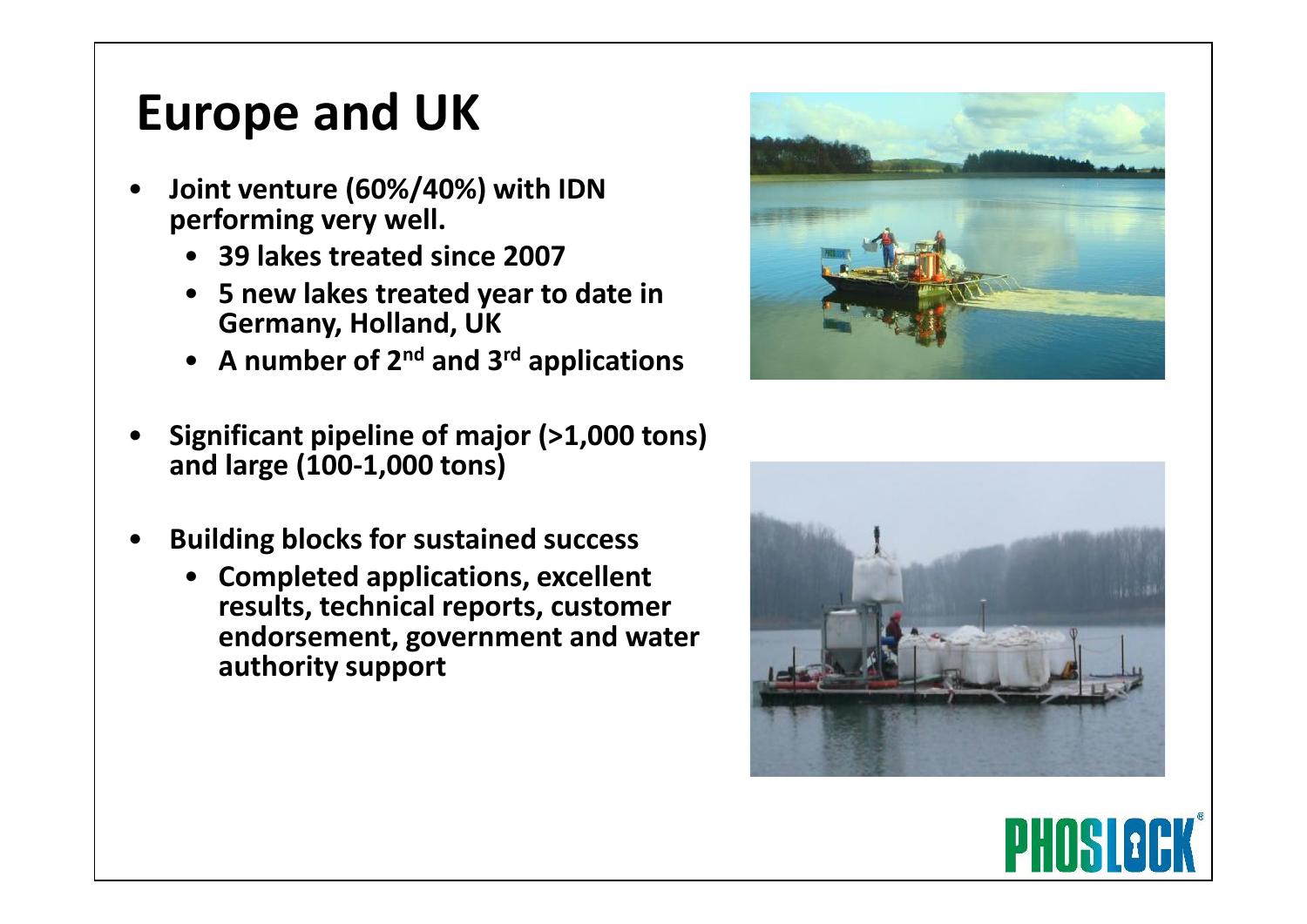

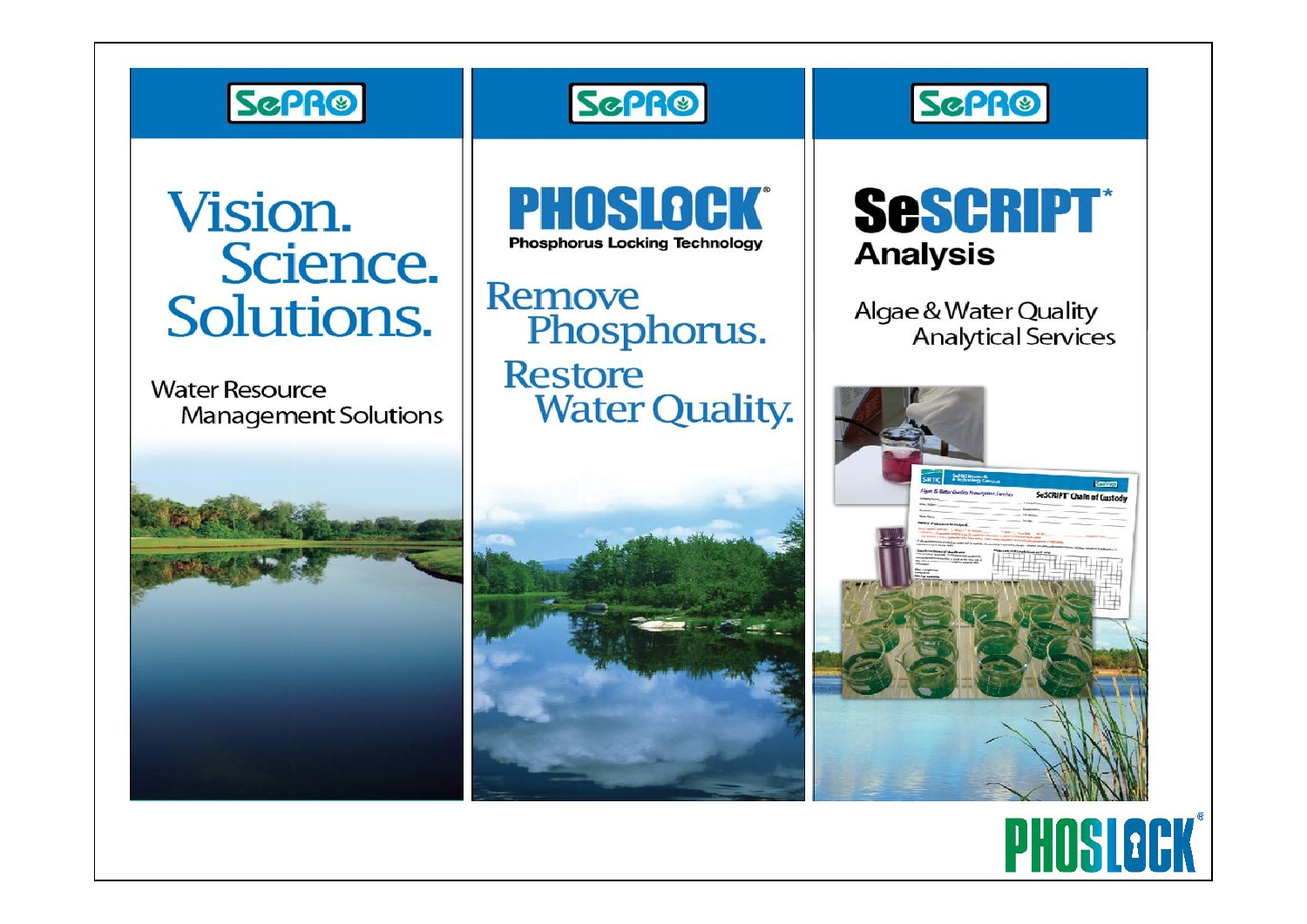# **Outlook for 2013 for 2012**

- **Major business uplift as a result of North American Drinking Water certification**
- **United States – major increase in sales in this market expected**
- **Canada - several medium/large applications scheduled**
- **Europe & UK – 6 to 8 medium/large applications scheduled**
- **Australia – further development of business**
- **Asia – several large projects**

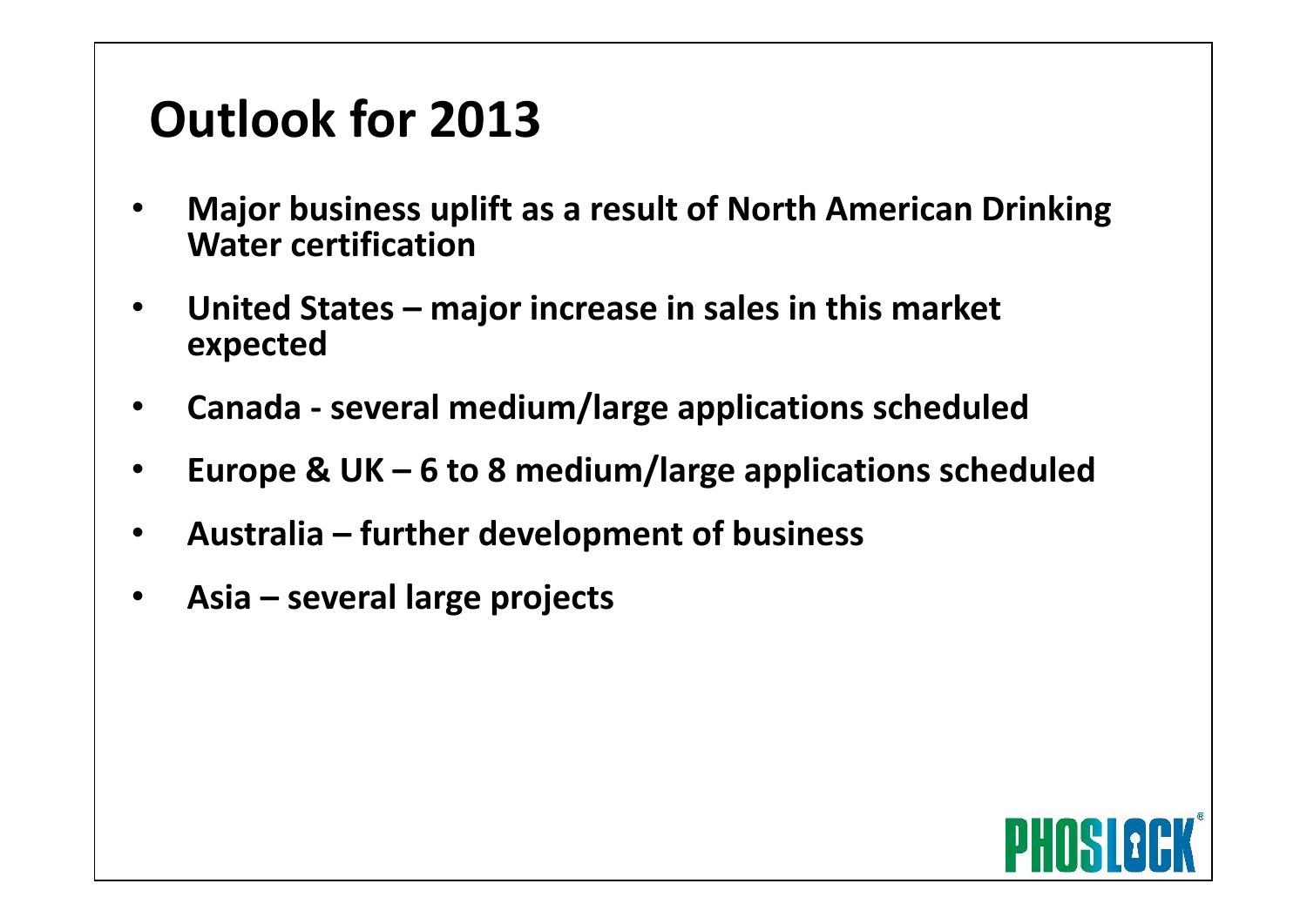# **Capital Structure Capital Structure**

**ASX Code: PHK Current Price: 4.7 cents\* Trading range: (last 12 months) 3.8 – 8.0 cents Total Issued Shares: 213.5 million Total Issued Options: Nil** 

**Company Name: Phoslock Water Solutions Limited**

**Market Capitalisation: A\$10.0 million**

**\* Share Price at close of business on 21 November, 2012**

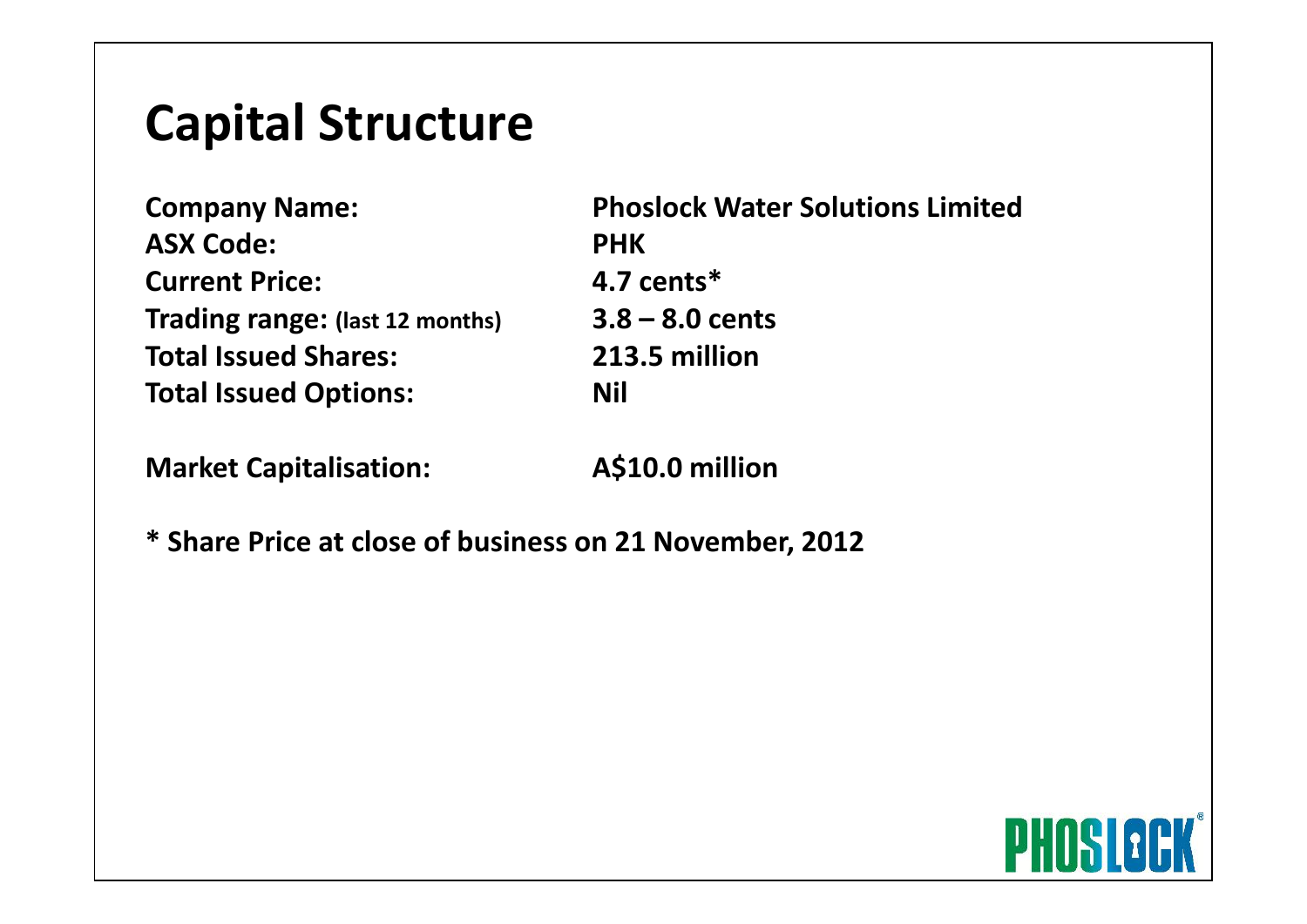# **Major Shareholders**

**Major Shareholders of Ordinary Shares \***

| <b>Link Traders Pty Ltd</b>       | Investor                         | 18.9% |
|-----------------------------------|----------------------------------|-------|
| <b>Clucas Family Holdings</b>     | <b>Investor</b>                  | 5.5%  |
| <b>Newest Pty Ltd</b>             | <b>Investor</b>                  | 5.1%  |
| <b>Ludgate Environmental Fund</b> | <b>UK Institutional Investor</b> | 4.7%  |

| <b>Current Directors and Executives - Ordinary Shares</b> | 24%   |
|-----------------------------------------------------------|-------|
| Top 20 Shareholders aggregate holding                     | 57%   |
| Institutional Shareholding (approx)                       | 7%    |
| <b>Total number of Shareholders (approx)</b>              | 1,250 |
| * Shareholders as at 21st November 2012                   |       |
|                                                           |       |

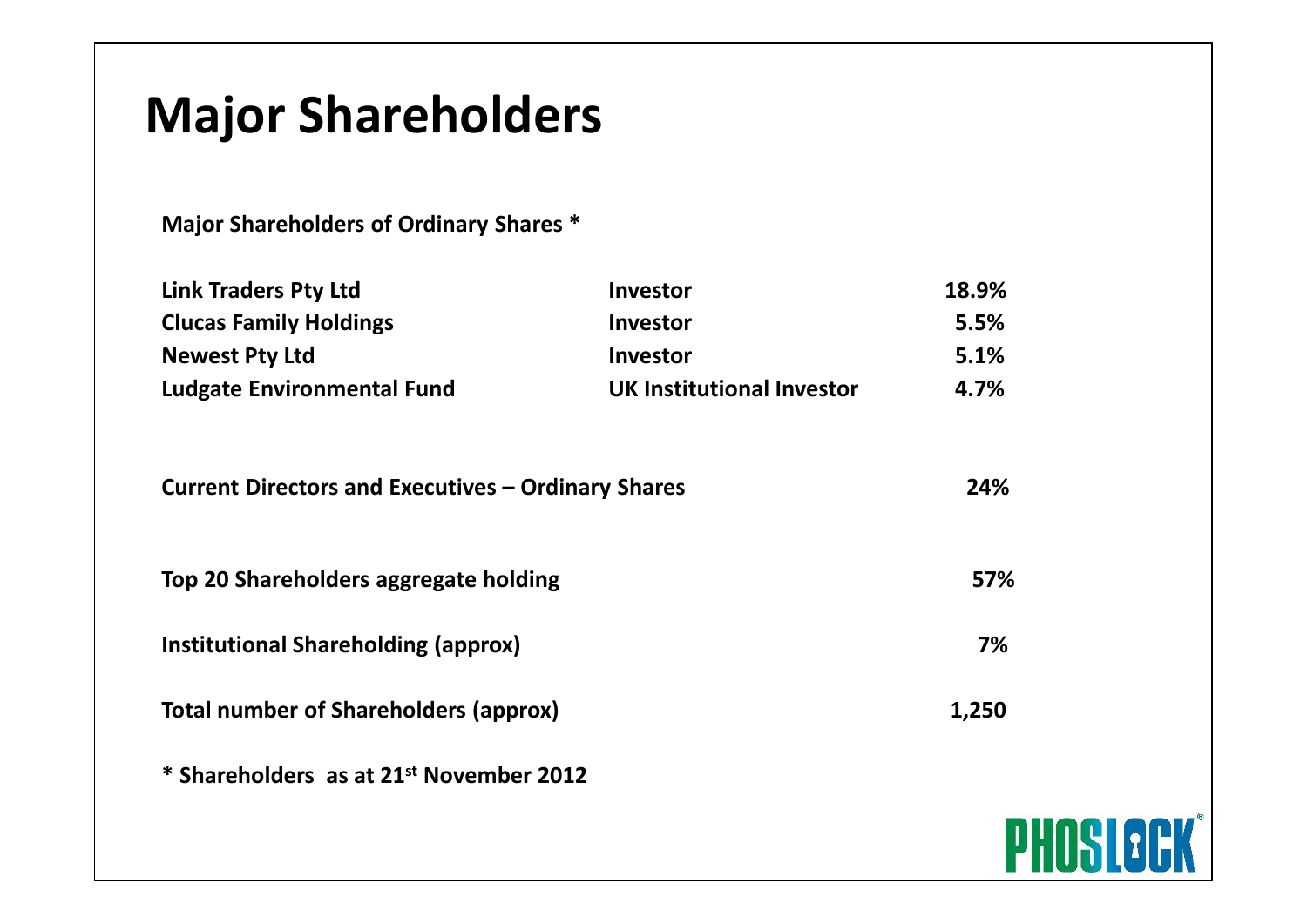# **PWS Contact Phoslock Contact Details**

**Phoslock Water Solutions Ltd Level 3 110 Pacific Highway St Leonards Sydney, Australia**

**PO Box 521 St Leonards NSW 1640**

**Tel: +61 2 9439 7715 Fax:+61 2 9460 8973**

**Email: enquiries@phoslock.com.au [www.phoslock.com.au](http://www.phoslock.com.au/) + [www.phoslock.eu](http://www.phoslock.eu/)**

**ASX Ticker: PHK**